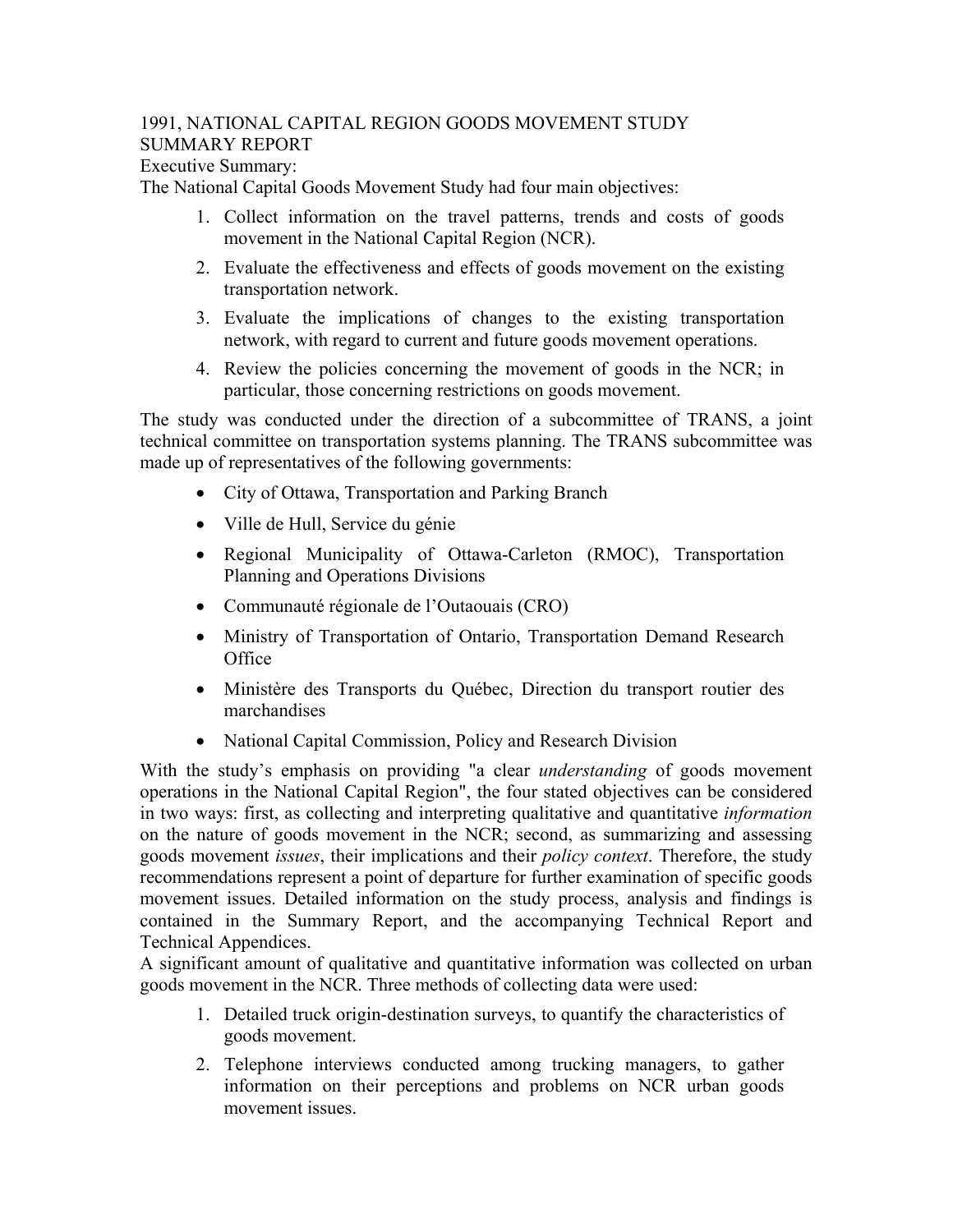3. Focus Group discussion sessions, held among truckers, industry association representatives, and police forces, to identify the problems and propose solutions.

Key characteristics of goods movement in the NCR are as follows:

- 153,000 goods movement truck trips are made daily, compared with 1,350,000 private vehicle trips (11%).
- 8.7 goods movement trips made by each truck daily, on average. For trucks operating entirely within the NCR, the average is12.0 trips per day.
- Goods movement tends to be made within each region (the RMOC or the CRO).
- 4% of goods movement trips are made between the RMOC and the CRO, across the Ottawa River. Because of the central location of the interprovincial bridges, average speeds for goods movements across the Ottawa River are 10% lower than the NCR average (36kph compared with 40 kph). Interprovincial trip distances are 20 kilometers, compared with the NCR average of 10 kilometers.
- For every goods movement trip made to or from the Ottawa-Hull Central Areas, another trip passes through. Together, these represent 20% of all NCR goods movement trips.
- CRO has lower goods movement trip generation than RMOC.
- Industrial zones are high generators of goods movements.
- Central Area office / government employment are low generators of goods movements, as are residential areas.
- Most goods movements occur during the normal working day. The peak times for goods movements are just after the morning commuter peak, and just before the afternoon commuter peak.
- High frequency truck accident intersections rank high among the top general accident intersections.
- Truck travel has been growing at rates slightly higher than general traffic. This growth is likely to taper off in the long-term, but will be at least as high as general growth rates. By applying truck trip generation rates – developed as part of this study – to TRANS population and employment forecasts, a 25% increase in truck travel was estimated to occur by about the year 2011.
- The costs of goods movement operations are \$500 million annually, of which \$40 - \$50 million is attributable to travel time lost due to congestion.
- 15% of travel time in the commuter peak periods is attributable to congestion, at an annual cost of \$14 - \$18 million.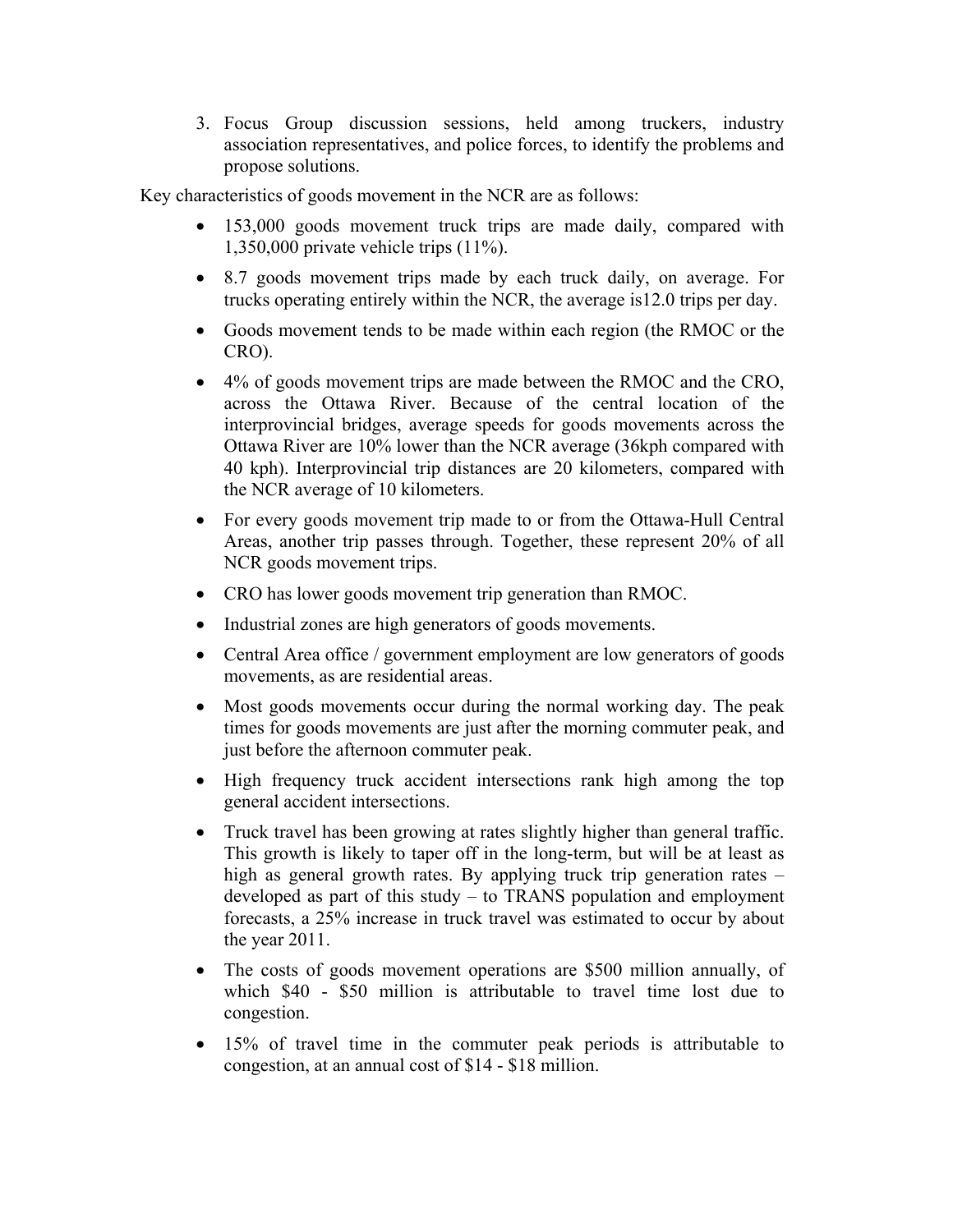• 11% of travel time in the off-peak daytime hours is attributable to congestion, at an annual cost of \$25 - \$33 million.

Through the telephone interviews and Focus Group discussion sessions, several issues of interest to TRANS were analyzed. There were:

- Goods movement operations in the Ottawa-Hull Central Areas.
- Loading / unloading in the Ottawa-Hull Central Areas.
- Interprovincial travel.
- NCR truck routes.
- Seasonal load restrictions.
- Dangerous goods movement.
- Oversized / overweight loads.

On the basis of the analysis, the following recommendations were made:

- 1. Provide for new alternative truck routes bypassing the Ottawa Central Area, to reduce through trips and congestion.
- 2. Increase enforcement of on-street loading zones in the Central Areas, to free-up existing on-street spaces.
- 3. Enhance existing curbside management strategies in the Central Areas, to improve the management of curbside space.
- 4. Review and revise off-street loading facility by-laws, to ensure the adequacy of these facilities.
- 5. Ensure that the results of this study are explicitly considered in the planning for the interprovincial bridges, and ensure that future bridges are connected directly to the NCR freeway system, to improve interprovincial goods movement.
- 6. Summarize, and make available to local operators, the institutional, legal and financial requirements of operating within the NCR, but in both provinces.
- 7. To enhance the NCR truck route system, maximize the availability of alternative truck routes; reduce circuitry; and minimize or eliminate discontinuities.
- 8. Prepare and periodically update a truck route map for the entire NCR, to increase operator awareness.
- 9. Minimize discontinuities and consult operators, in the designation of seasonal load restrictions.
- 10. The need to improve facilities that are subject to seasonal load restrictions should be factored into the process that determines the priorities for facility rehabilitation.
- 11. Maintain current practice of not designing dangerous goods truck routes, until justification is demonstrated.